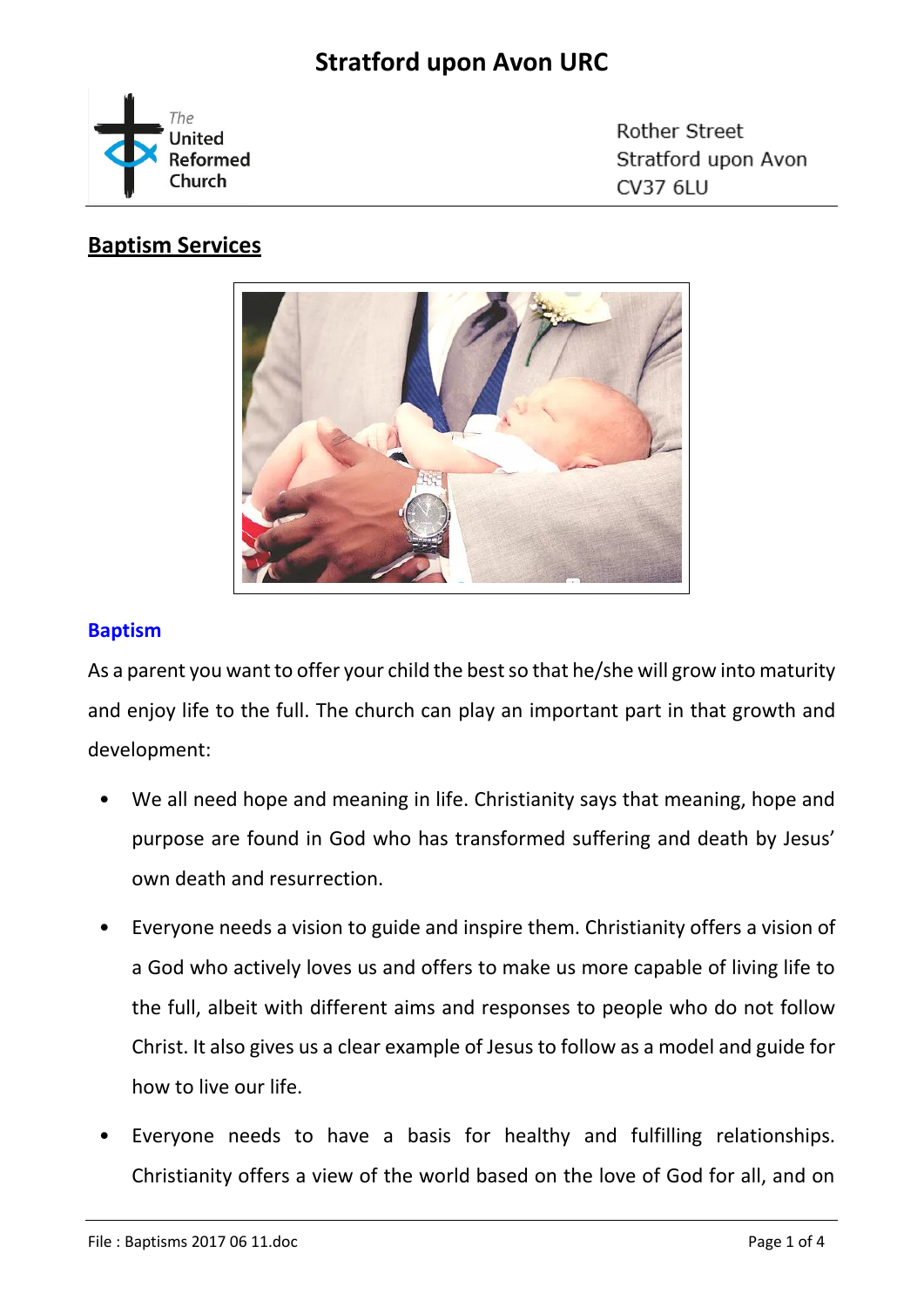# **Stratford upon Avon URC**

the goodness of the things that God created, even though they have been spoilt by human attitudes and actions. We believe that life is more fulfilling when we find ourselves in community. The church offers that community of care and support for all ages. Being with other people offers us a chance to grow and mature, to share deeply the important things of life, and to act together for the good of our wider community and the world in general. We are stronger when we work together.

There are two different services that may be appropriate for you and your child:

- Infant Baptism
- Thanksgiving and Blessing

#### **What is Infant Baptism?**

Baptism is an outward sign of becoming a new person. It says that a person no longer lives life for themselves but now wants to follow Jesus Christ. So Baptism marks a commitment to be a disciple of Jesus and this means that belief in him is necessary. Your new baby is not old enough to either have this belief or make a commitment for themself. This means that you promise to encourage your child to grow up in the faith and life of the church. They then have more opportunity to make their own commitment to Jesus and fulfil the promises you make at baptism.

Your child is always welcome in the Church and is accepted and loved by God whether you choose baptism or not. (We strongly reject the superstitious belief that a child would be damned if they died un-baptised – this represents an abhorrent view of God that we do not recognise in Jesus!)

The promises that parents make for their infants baptism are:

• Do you believe and trust in God, Father, Son and Holy Spirit, maker of heaven and earth, redeemer of the world and giver of life?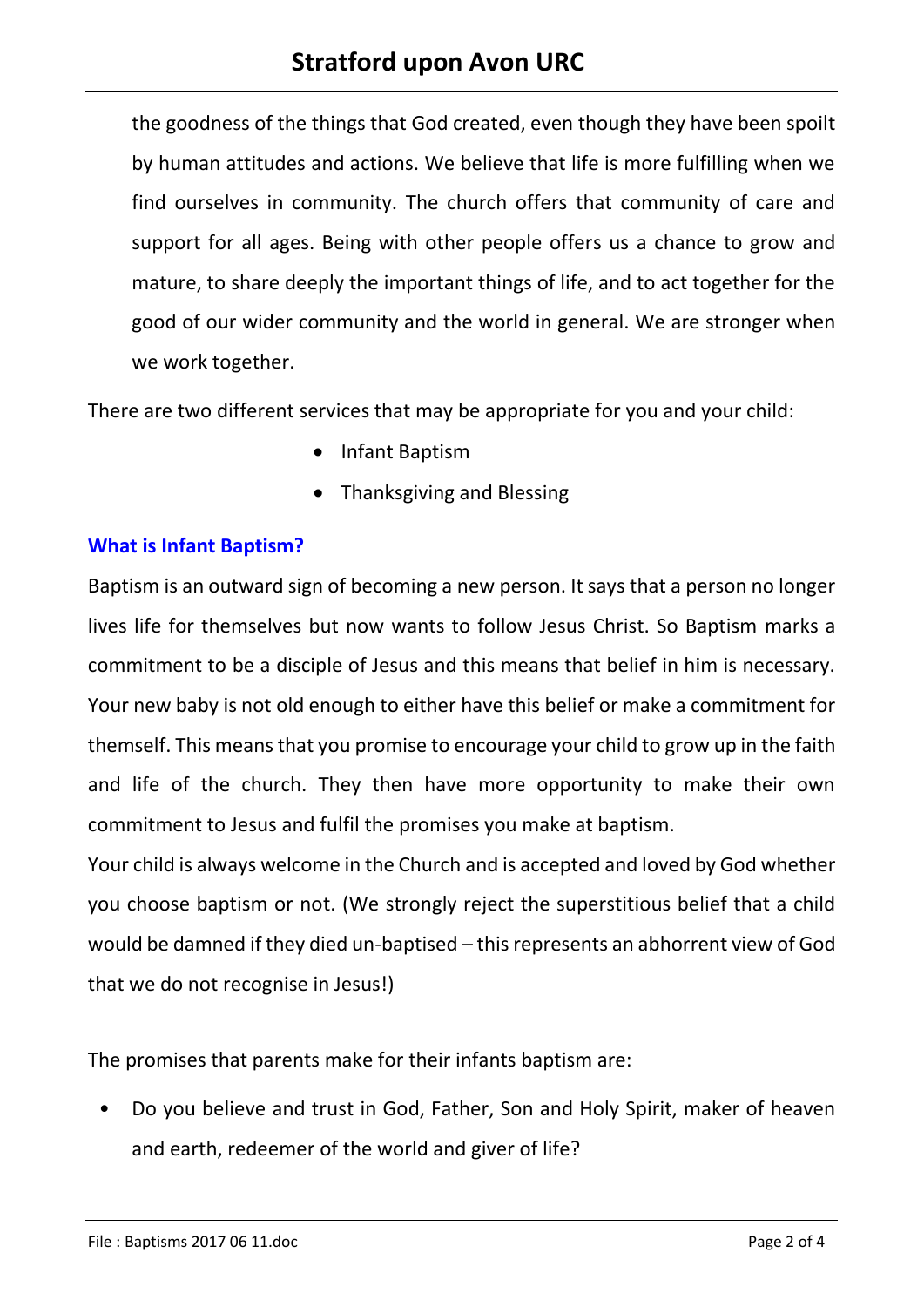• Do you promise, trusting in God's grace, that by prayer and example you will teach your child the faith of the gospel and bring her/him up in the worship and life of the church?

Infant Baptisms take place during our main worship and the congregation also makes a promise to support you in the task of raising your child in the Christian faith. The child receives a certificate and a baptismal candle. There is no charge for the service – we just want to share in your joy! Your family and friends are very welcome and other children can make as much noise as they like!

Adults who have been baptised as children can make a further public commitment to Jesus at a Confirmation Service. Here they confirm the promises that were made on their behalf by their parents and publicly confess their faith in Christ and become full members of Christ's church.

#### **Thanksgiving and Blessing**

Some people decide to let their children grow up and decide for themselves whether they wish to be baptised. Other parents may feel that they cannot in all honesty make the promises in a service for infant baptism. They may not share in the church's life on a regular basis but they still want to give thanks and celebrate the birth of their children with friends and in Christian worship.

A Thanksgiving and Blessing ceremony takes place in our main worship. We give thanks for the birth of the child. The parents make promises to love and care for their child and God's blessing is sought on all the family.

#### **Some more thoughts on Baptism**

Baptism is *not* christening, which is a naming ceremony (giving the child a Christian name) or simple celebration of the birth of a child. If this is really what you want, then the Thanksgiving service is the most appropriate ceremony. The promises and statements you will be expected to make at Baptism are profound and deeply